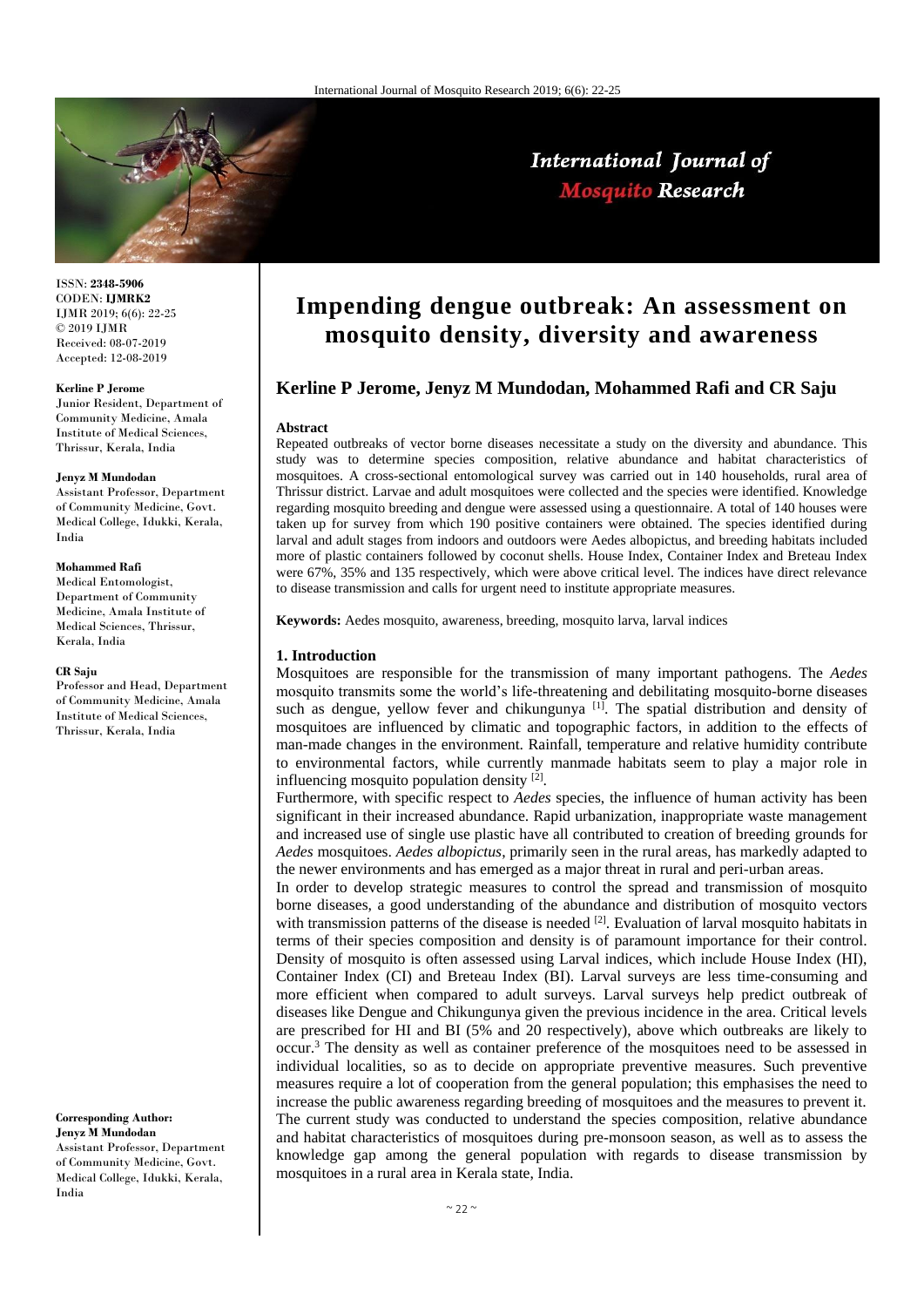#### **2. Materials and Methods**

A door to door survey was conducted in 140 house-holds, in Wards 4 and 5 of Kaiparamba panchayat in rural area of Thrissur district of Kerala. This area is a minor industrial setting involved in production of plastic utensils, with a significant population of migrant workers. The study was conducted in the month of May during the pre-monsoon season, and included methods to identify mosquito species both in adult and larval forms.

The selected houses were meticulously inspected indoors and outdoors for potential breeding sites of mosquito larvae, specifically of Genus *Aedes*. All containers with any amount of water were considered to be potential breeding sites. The containers were classified as dry (with no traces of water), wet containers (which showed even minimal amount of water) and positive containers (which harboured larval forms of mosquitoes). Larval collections were recorded in pre-designed survey forms and identified based on taxonomic keys. Larvae were collected using dipping and pipetting methods, from all positive containers in and around the houses, and were transported to the Department Laboratory. Adult mosquitoes were captured at rest by using test tubes, from both indoors as well as the immediate surroundings of the houses.

|  |  | <b>Table 1:</b> The breeding sites positive containers |
|--|--|--------------------------------------------------------|
|  |  |                                                        |

| <b>Breeding sites</b> | <b>Positive containers</b> |          | Wet containers Dry containers | % Positivity of wet containers |  |  |  |  |
|-----------------------|----------------------------|----------|-------------------------------|--------------------------------|--|--|--|--|
| A) Out Door           |                            |          |                               |                                |  |  |  |  |
| Plastic containers    | 87                         | 204      | 153                           | 42.65                          |  |  |  |  |
| Coconut shells        | 31                         | 74<br>40 |                               | 41.89                          |  |  |  |  |
| <b>Earthen Pots</b>   | 8                          | 45<br>98 |                               | 17.78                          |  |  |  |  |
| Metal containers      | 4                          | 30       | 12                            | 13.33                          |  |  |  |  |
| Tarpaulin sheet       | 12                         | 20       |                               | 60.00                          |  |  |  |  |
| <b>Tyres</b>          | 8                          | 23       | 12                            | 34.78                          |  |  |  |  |
| Glass containers      | $\overline{c}$             | 10       | 3                             | 20.00                          |  |  |  |  |
| Others                | 8                          | 29       |                               | 27.59                          |  |  |  |  |
| <b>B</b> ) Indoor     |                            |          |                               |                                |  |  |  |  |
| Refrigerator trays    | 14                         |          | 50                            | 23.33                          |  |  |  |  |
| Flower vases          | 6                          | 57       |                               | 10.53                          |  |  |  |  |

S and indoors (N=552)



**Fig 1:** Common containers identified as mosquito breeding sites (a) Grinding stone, (b) Water barrel, (c) Tyre; (d) Garden ornament (e) Discarded paint bucket (f) Refrigerator tray (g) Plastic jerry can (h) Plastic sheet

All the collected larvae, both indoors and outdoors, were found to be of *Aedes albopictus* when raised in the Barraud Cage. The adult mosquitoes captured were mostly *Aedes albopictus*, followed by *Culex quinqefaciatus* and *Armigeres*  mosquitoes (25, 7 and 5 in number respectively).

The knowledge gap was assessed among 140 respondents from the houses surveyed. Of them, 137(97.8%) had heard

about Dengue, however only 10% knew how dengue was transmitted. The respondents had limited knowledge with regard to breeding sites of dengue vector, only 21(15%) responded correctly and most of the respondents did not seem to know the name of the vector species which causes dengue; 124 (88.6%) did not answer the question. The knowledge assessed among the participants has been depicted in Table 2.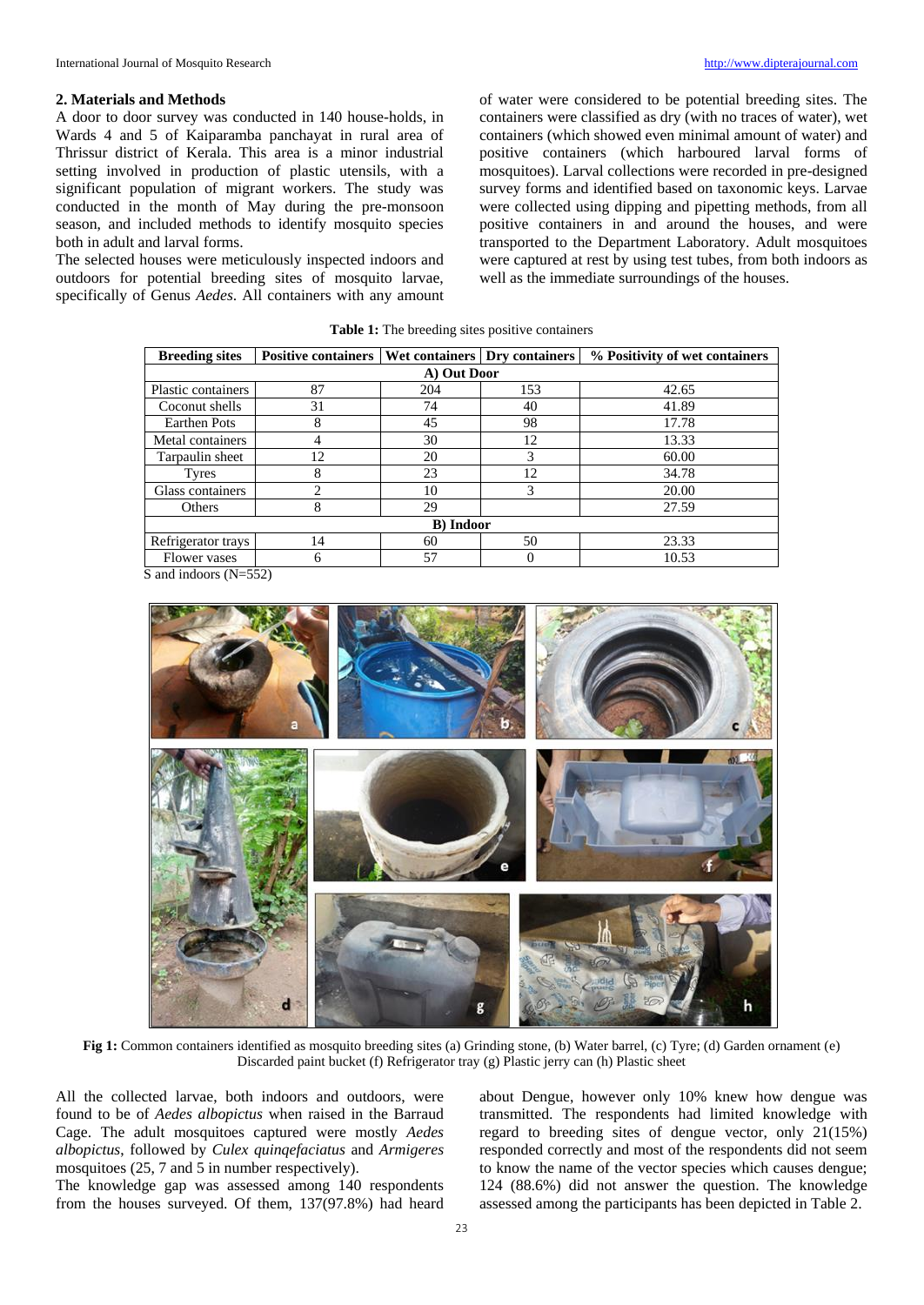|     | <b>Knowledge questions</b>              | Yes $(\% )$  | No(%)       |
|-----|-----------------------------------------|--------------|-------------|
| 11. | Have you heard of Dengue?               | 137 (97.8%)  | $3(2.2\%)$  |
| I2. | Do you know how dengue is transmitted?  | 14 (10.0%)   | 126 (90.0%) |
| Q3. | Breeding sites for Dengue vectors?      | 21 (15.0%)   | 119 (85.0%) |
| 94. | Can you name the species of the vector? | $16(11.4\%)$ | 124 (88.6%) |

**Table 2:** Knowledge assessment in study population (N=140)

## **3. Discussions**

This study showed that the larval indices were high even during the pre-monsoon period. Furthermore, there were a large number of dry containers which can become potential breeding sites for Aedes mosquitoes following the rains. It may also be noted that the study found larvae of *Aedes albopictus* in a rural area, which is as expected; however, the fact that *Aedes albopictus* larvae were obtained from artificial containers such as plastic buckets and glass containers was an unusual finding [6].

The comparison of the present study indices are made with other related studies from Kerala. The larval indices obtained from the present study of Thrissur were comparatively higher from the studies in Thiruvanathapuram, which was done during the pre-monsoon and monsoon seasons and Malapuram, which was mostly done early post monsoon season in the month of October<sup>[7, 8]</sup>. The House Index of present study 67%, when compared to House Index of Thiruvananthapuram study  $(13%)$ , shows a steep increase [7]. Similarly, the findings of Perithalmanna, Malapuram district

the House Index was 25%, which is again comparatively low compared to the present study.<sup>8</sup> The container Index of the present study (35%) was also higher compared to studies at Thiruvananthapuram (13%) and Malappuram (10%  $[7, 8]$  Even the values of Breteau Index was considerably high in the current study (135) when valued with the other study findings of Thiruvananthapuram (16) and Malappuram (73)  $[7, 8]$  All of these convey that the high values obtained from the current study could predict a dengue outbreak in this area. The Larval indices were high when compared to studies done in Mumbai and Tiruchipalli  $[9, 10]$ . [Figure 2]

The common breeding sites for Aedes mosquito in our study were plastic containers, coconut shells, tarpaulin sheets, earthen pots, metal containers and tyres. Similar were the common containers in a study in Bangalore, which included unused grinding stones, flower pots, drums, barrels, rubber tyres and cement tanks [11]. The current study shows that discarded plastic containers were a major source of breeding for *Aedes* mosquitoes; this advocates the emphasis to reduce, reuse and recycle of plastics.



**Fig 2:** Comparison of Larval Indices from Various Studies

Regarding knowledge about transmission of dengue, the response of 10% of respondents were correct; the study in Ernakulam showed 64.6% of the respondents answered correctly that dengue is the transmitted by mosquitoes. With respect to knowledge regarding transmission of dengue and other mosquito borne diseases, 15% of respondents answered correctly on the site of breeding of mosquitoes in our study, while in the study done in Ernakulam 96% of answered correctly <sup>[12]</sup> As is evident, the knowledge level in our area was very poor. Interestingly, some of our respondents mentioned that mosquitoes breed in accumulated wastes and cow dung, and where unaware of the role of water in growth of mosquito larvae.

## **4. Conclusion**

The study indicates that an impending outbreak of dengue was